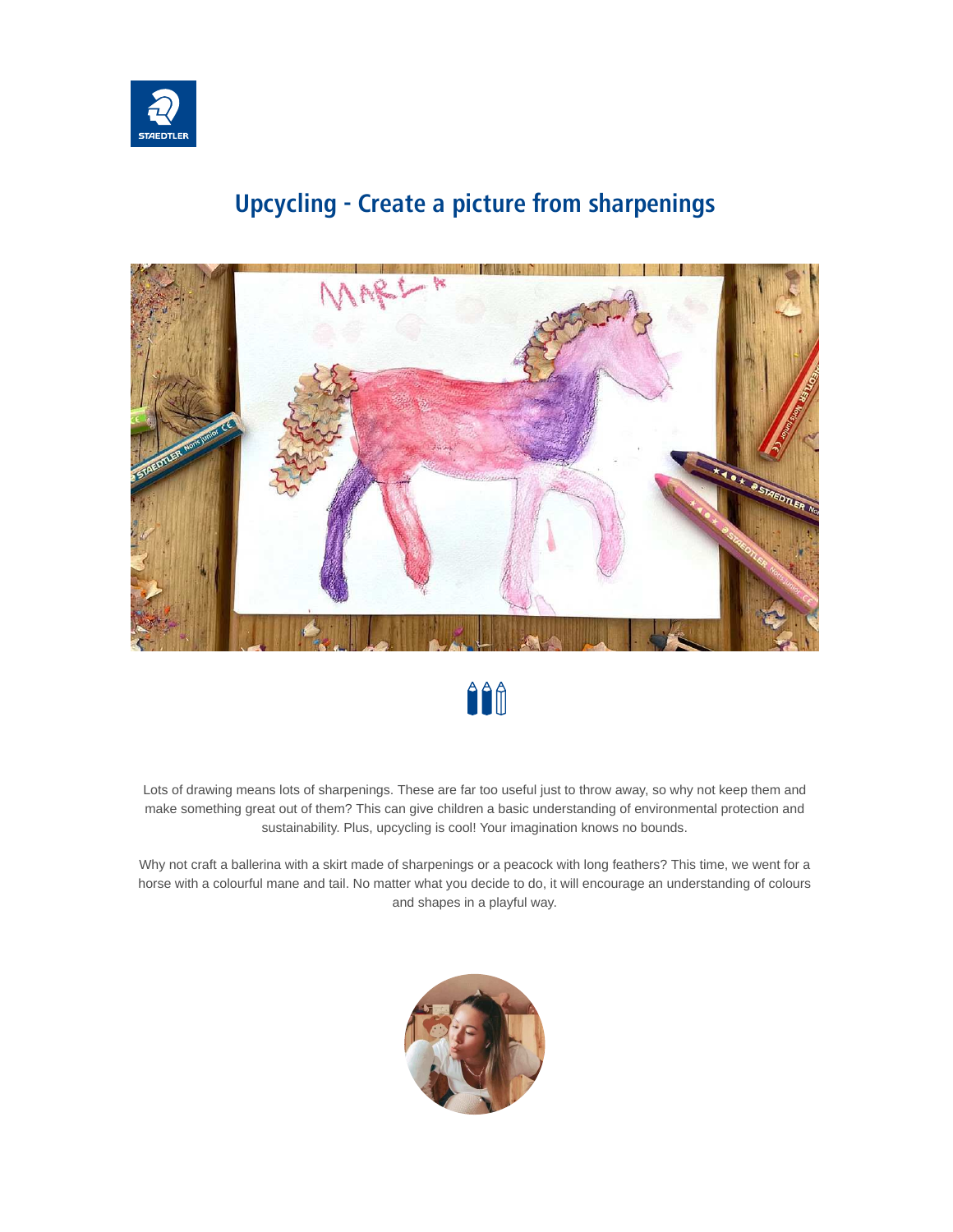An article by Jessica

### **Step-by-step tutorial**





Collect sharpenings together with your child and think about what you could design with them. You could use a template from a colouring book or draw a figure or motif yourself. Very creative people can stick on the sharpenings first, and then draw the figures or motifs around them. Colour in the motif with the Noris junior coloured pencil.



The Noris junior coloured pencil has a water-soluble lead. Now you can paint the colour with a brush and water. This distributes the colour well and creates a beautiful watercolour effect.







Once everything has dried well, it's time for gluing. Use a glue roller or Pritt glue stick and apply a little glue to the places on your artwork where you want the sharpenings to stick.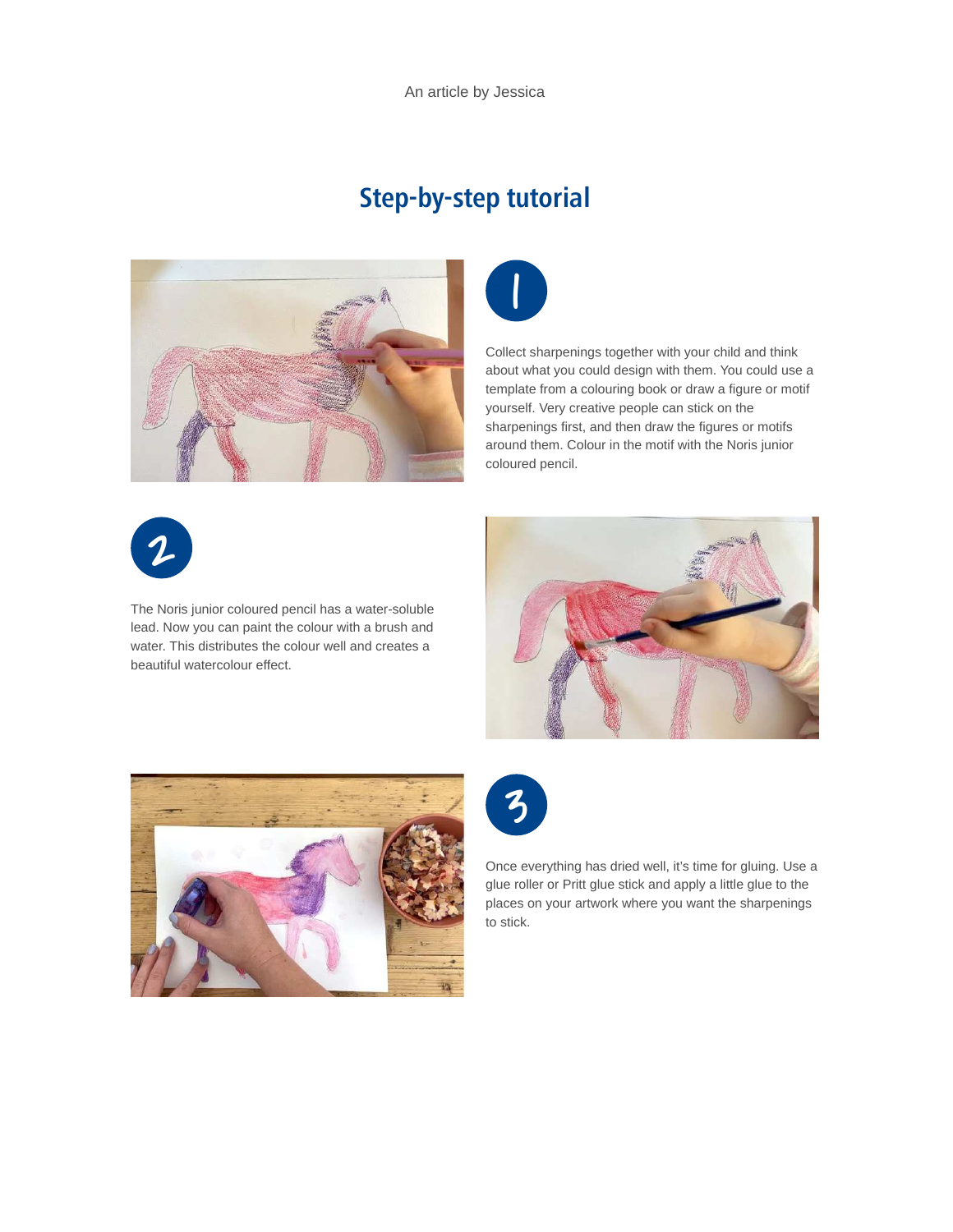

Now pick up the sharpenings. Now you are ready to start sticking.







Make the piece even more beautiful by adding the child's name to the artwork. The upcycling is complete. A masterpiece!

# Material overview